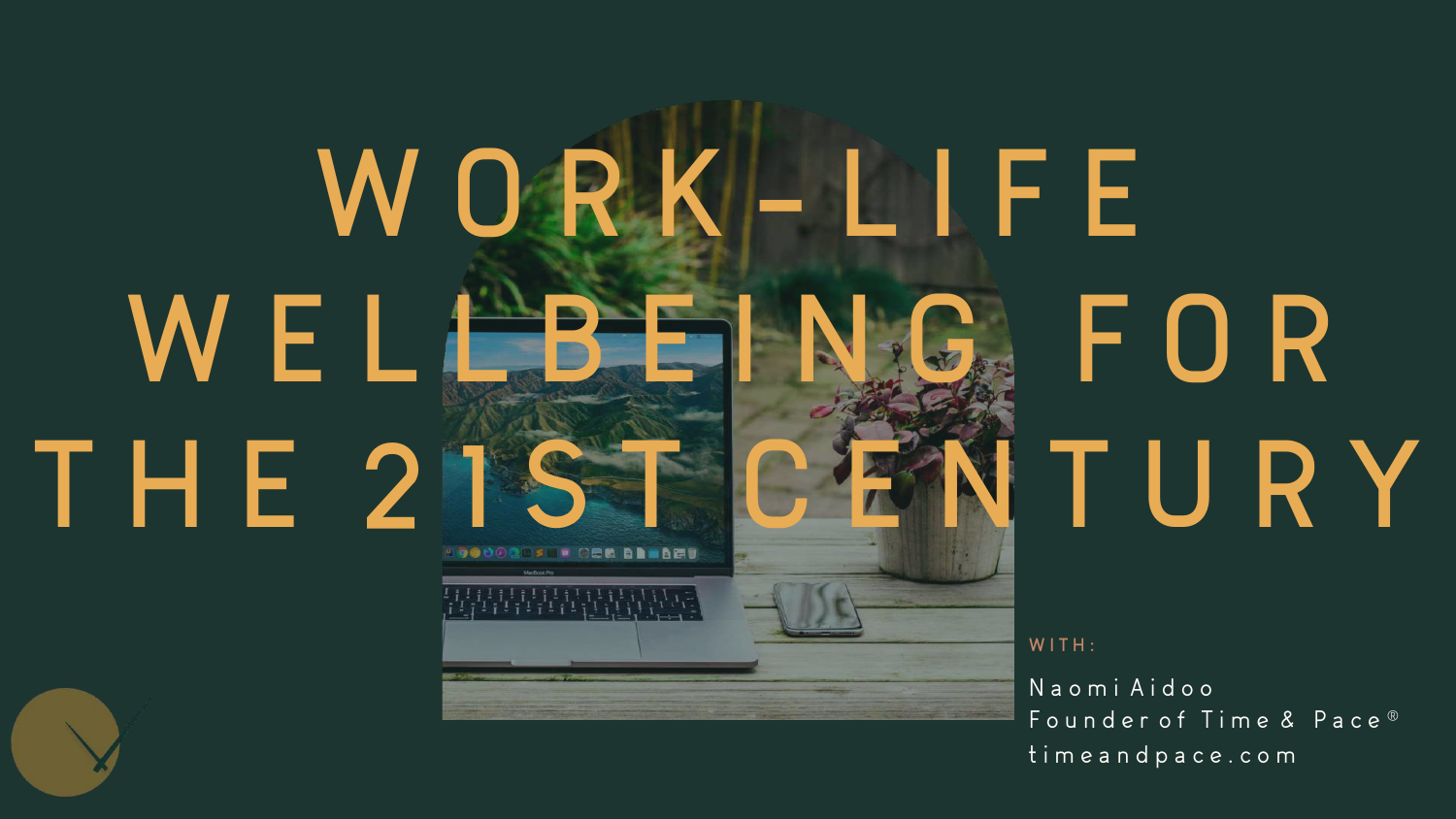

# **Lysa Terkeurst:**

**"A woman who lives with the stress of an overwhelmed schedule will often ache with the sadness of an underwhelmed soul."**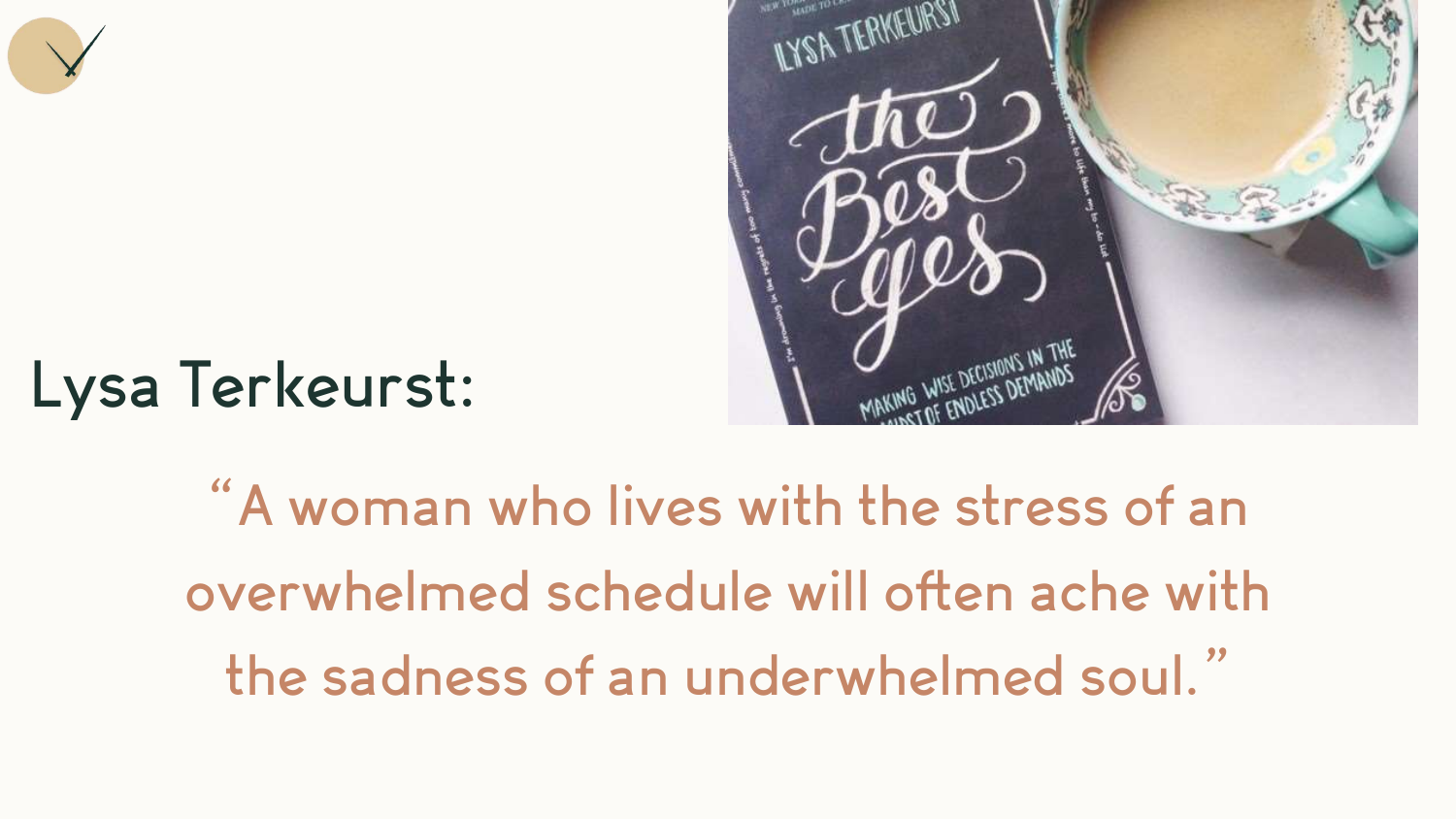

### **Burn out**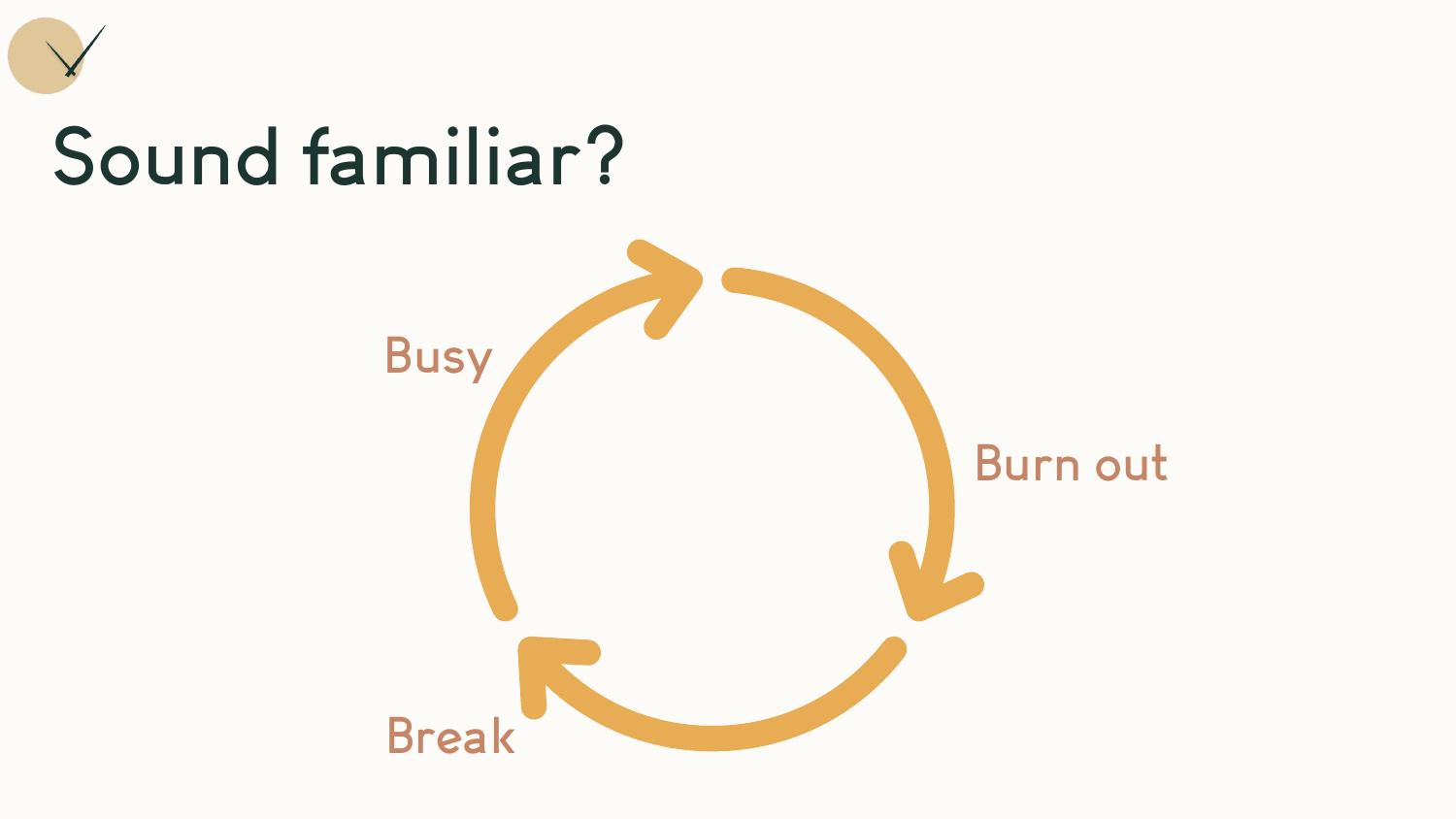### **Mark 12:31**

### **"The second is this: 'You shall love your neighbor as yourself.' There is no other commandment greater than these."**





# **Running on empty?**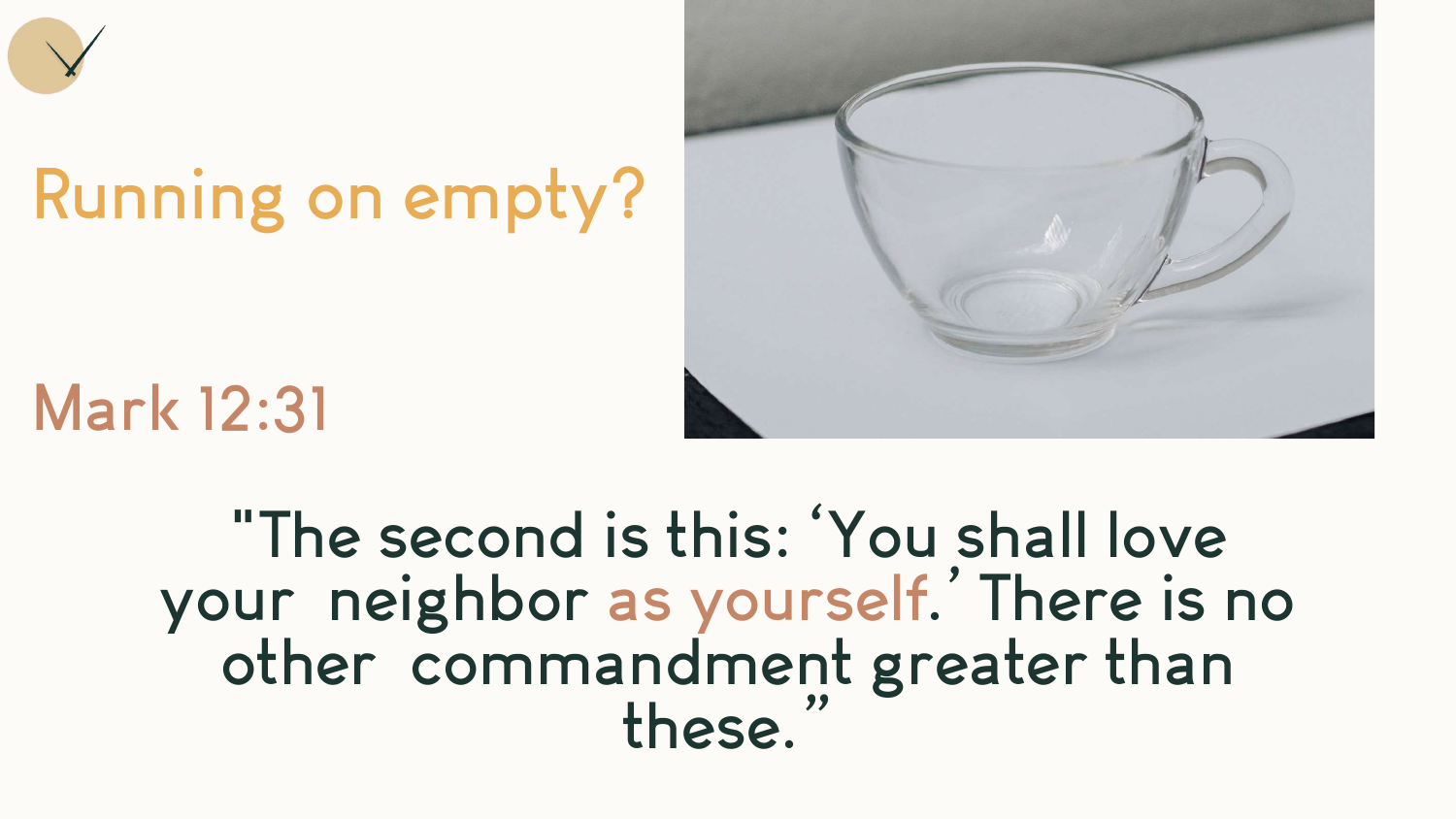### **1. BELIEF**

- 
- 



**"But you are a chosen people, a royal priesthood, a holy nation, God's special possession, that you may declare the praises of him who called you out of darkness into his wonderful light." - 1 Peter 2:9**

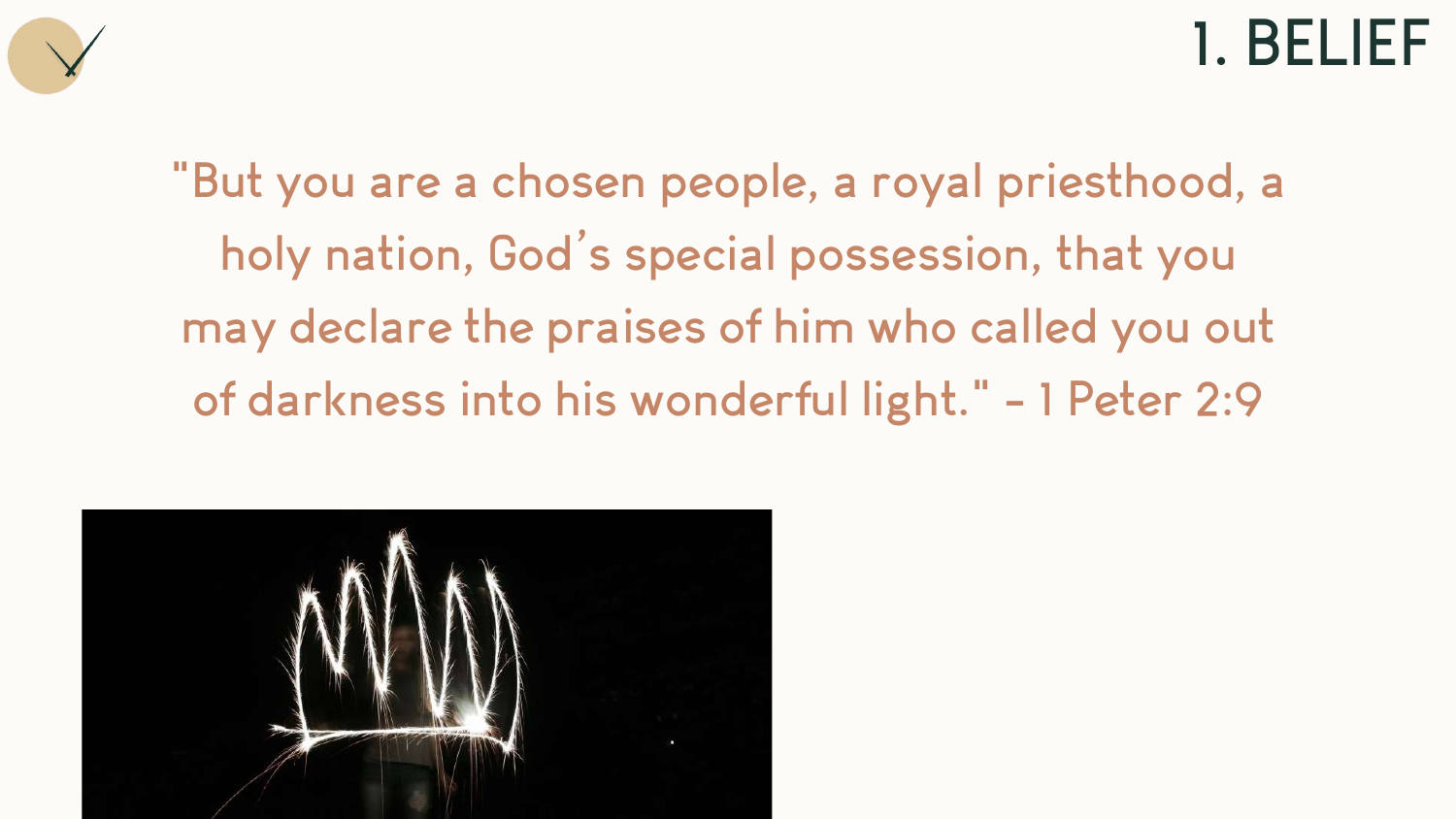### **1. BELIEF**



**"I'd never be able to make more time for myself because \_\_\_\_\_\_\_\_\_."**

**"I don't even have a chance to think!"**

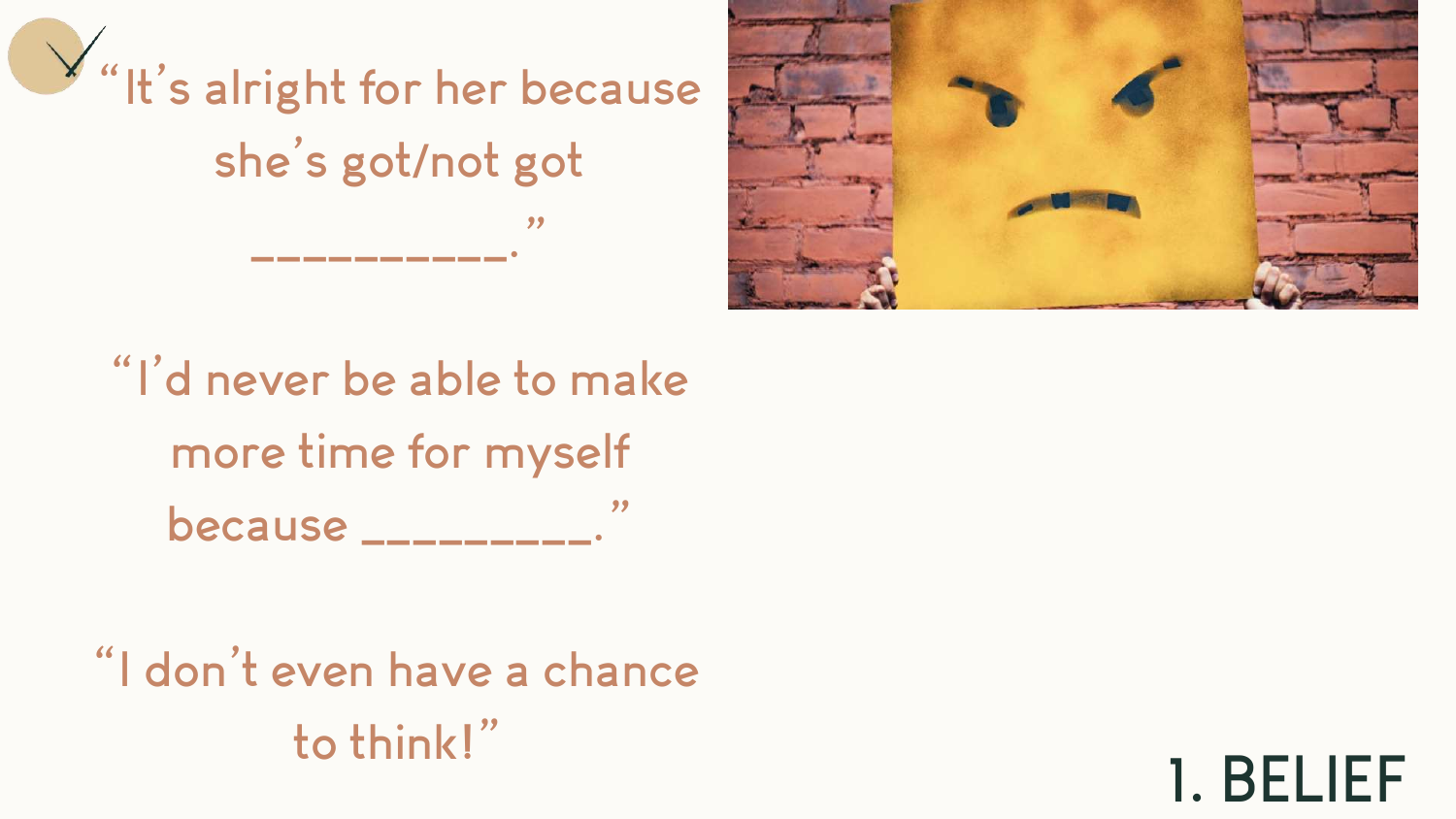# **1. BELIEF**

- 
- 
- 
- 
- 
- 





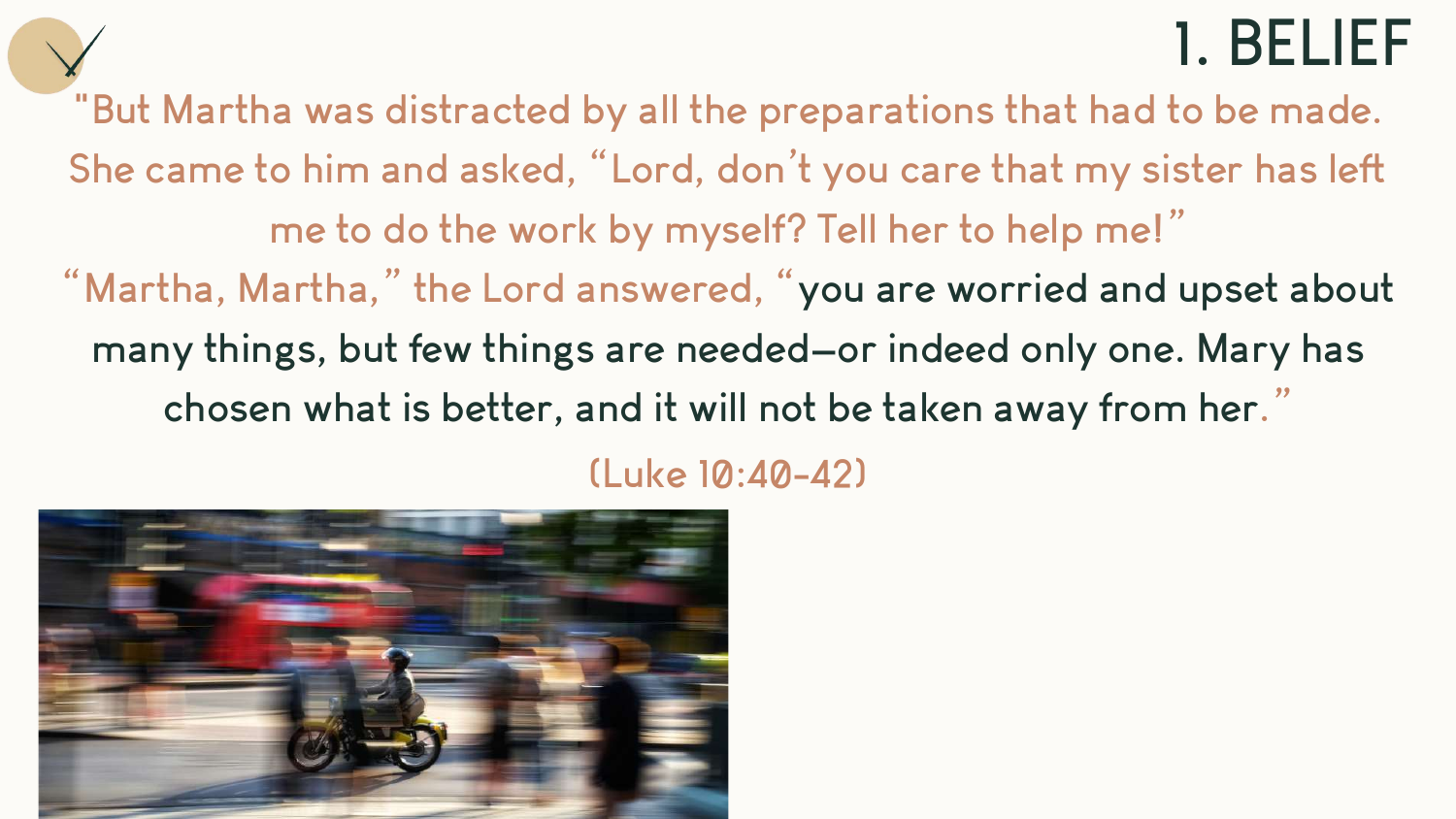**and prove yourself? Remember, you have nothing to prove!**

**lunch if an hour feels uncomfortable at first.**

- **End your work day when it's meant to end more often than you don't. If it was just**   $\bullet$ **God watching (not God and your boss), would you still be racking up hours to try**
- **Take a lunch break as opposed to working through it. Start with 20 minutes for**
- **Think about what a 'me moment' for yourself looks like every day. Whether you**   $\bullet$ **have 5 minutes or 5 hours on any given day, getting into the practice of taking one will reinforce your belief that time out to do something just for you is important.**
- **1. BELIEF**

### **Some practical ways to reinforce your belief that switching off is important:**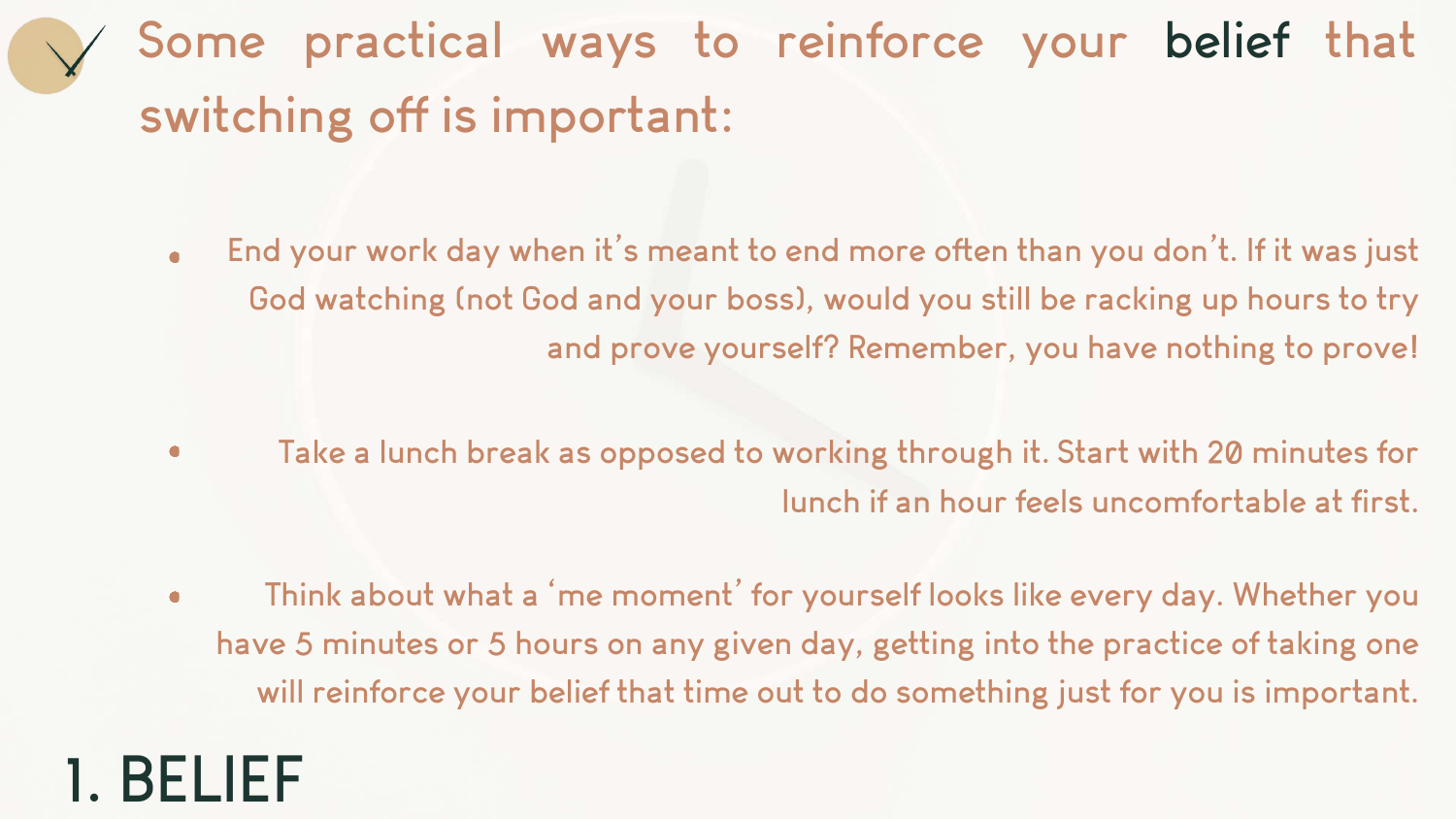# **2. BOUNDARIES**

**"While Jesus was in one of the towns, a man came along who was covered with leprosy. When he saw Jesus, he fell with his face to the ground and begged him, "Lord, if you are willing, you can make me clean." Jesus reached out his hand and touched the man. "I am willing," he said. "Be clean!" And immediately the leprosy left him. Then Jesus ordered him, "Don't tell anyone, but go, show yourself to the priest and offer the sacrifices that Moses commanded for your cleansing, as a testimony to them." Yet the news about him spread all the more, so that crowds of people came to hear him and to be healed of their sicknesses. But Jesus often withdrew to lonely places and prayed."**



**- Luke 5:12-16**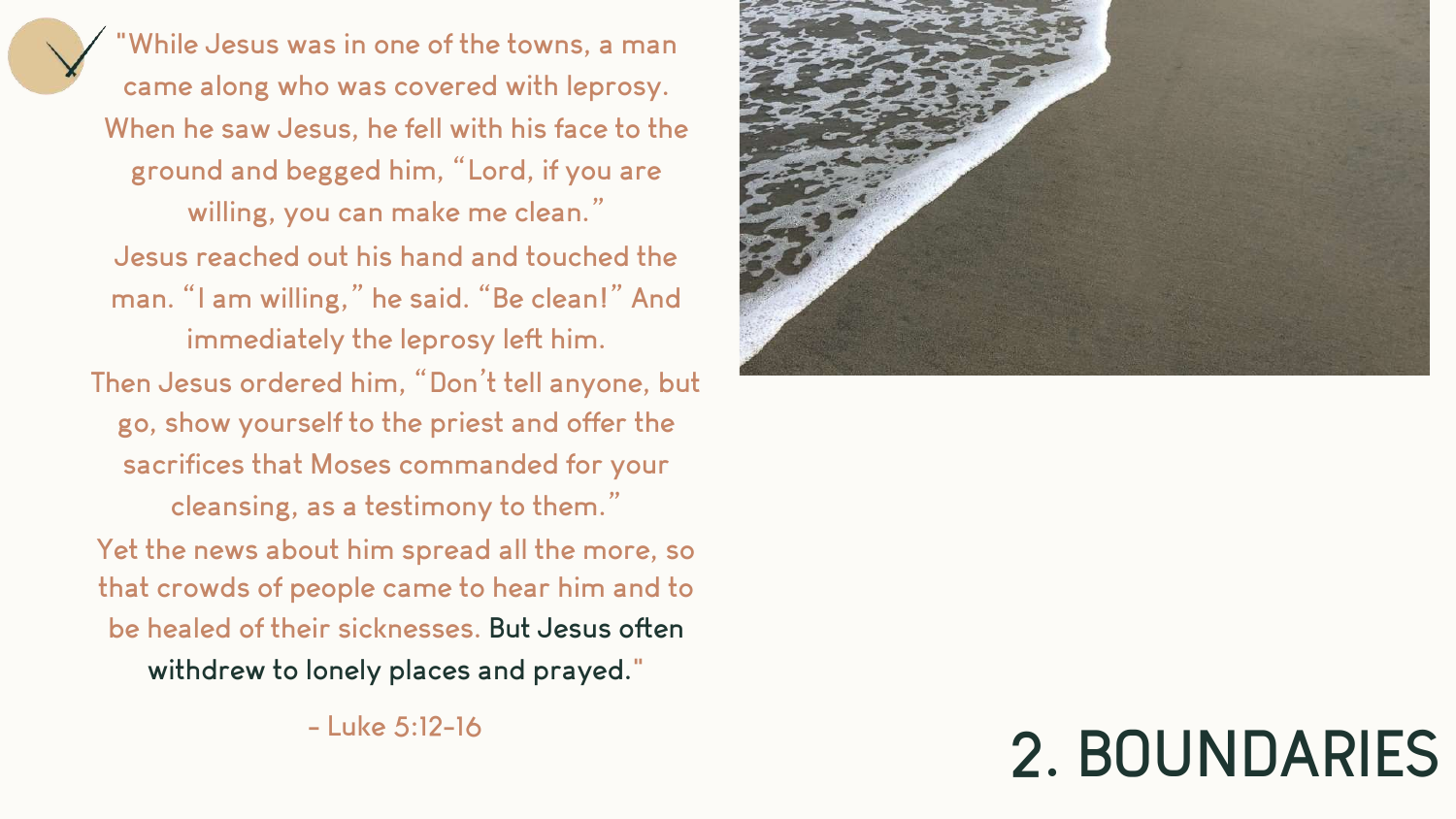# **2. BOUNDARIES**



# **People Pleaser?**

**What boundaries do you currently have in place around your time and access to you?**

### **What do we find difficult about boundaries?**

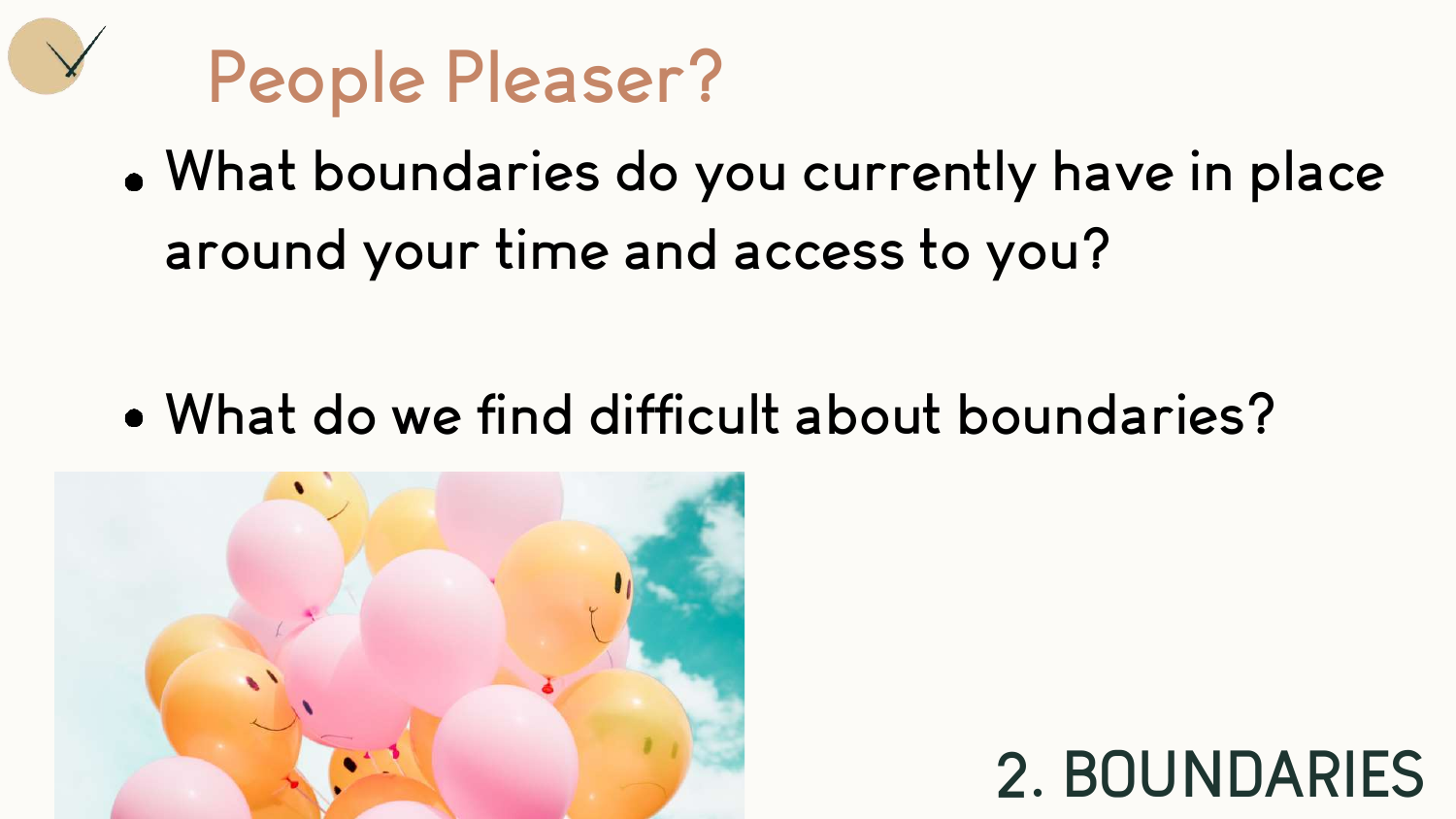

**Let what you say be simply 'Yes' or 'No';..." (Matthew 5:37a)**

- **It builds people's hopes that our answer might be a yes.**
- **It prevents people from making other plans.**
- **It makes an eventual no harder to receive.**

# **2. BOUNDARIES**



**What does delay actually achieve? (When we really want to say no)**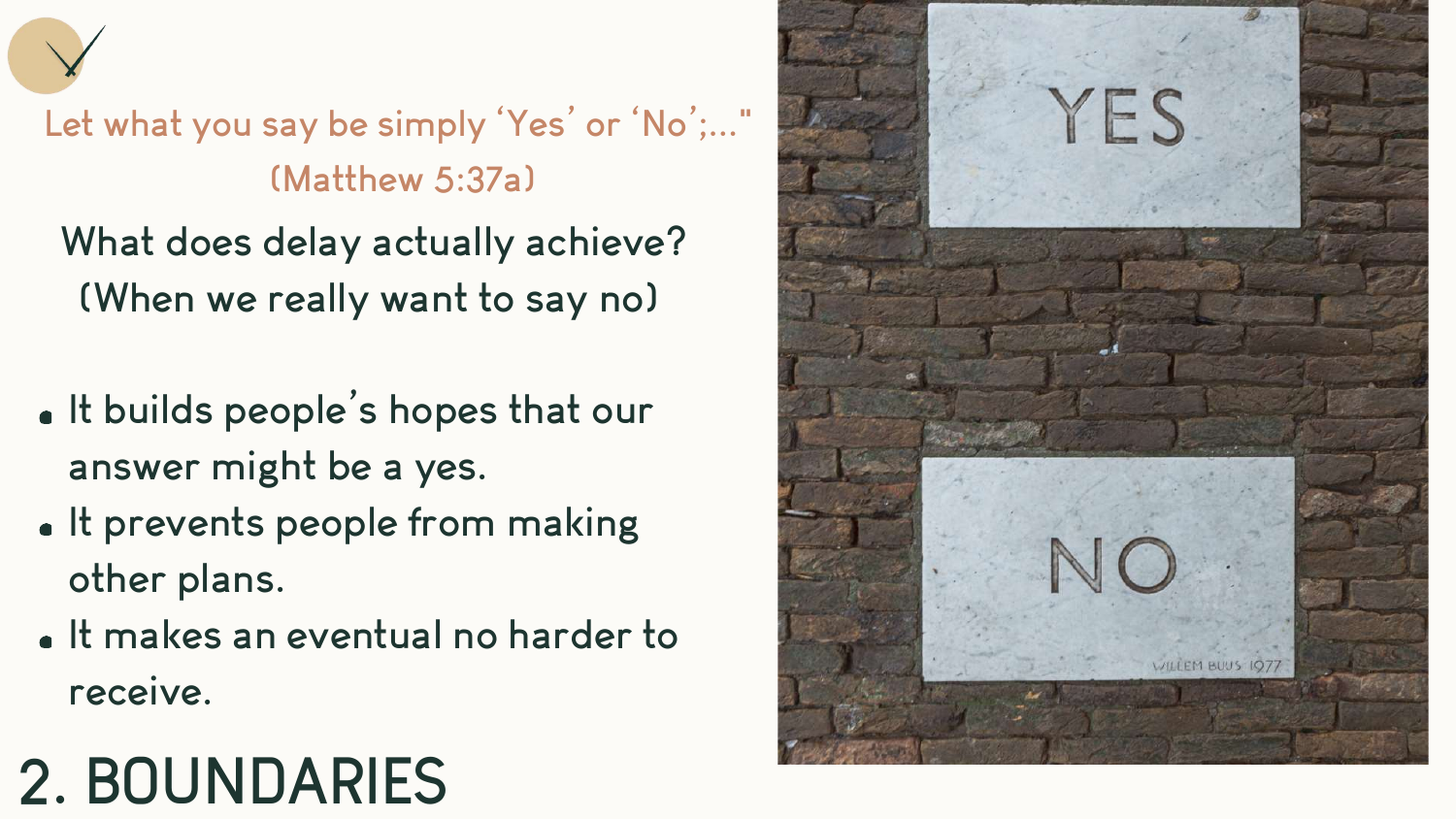- **Make a list of the areas in your life which are currently hugely important/a priority. How many things are you currently doing on a regular basis which fall outside of this?**
- **What's something 'small' you can say 'no' or 'not yet' to, which you've been otherwise putting off for fear of disappointing others?**
- **How can you celebrate having a boundary in place as opposed to worrying about it? E.g. For Jesus, it meant He could spend more time with His Father. What does having a boundary in place mean for you positively?**

**And so as you think about the boundaries in your life (or perhaps lack of!), here are some ways to practically begin to implement them:**

# **2. BOUNDARIES**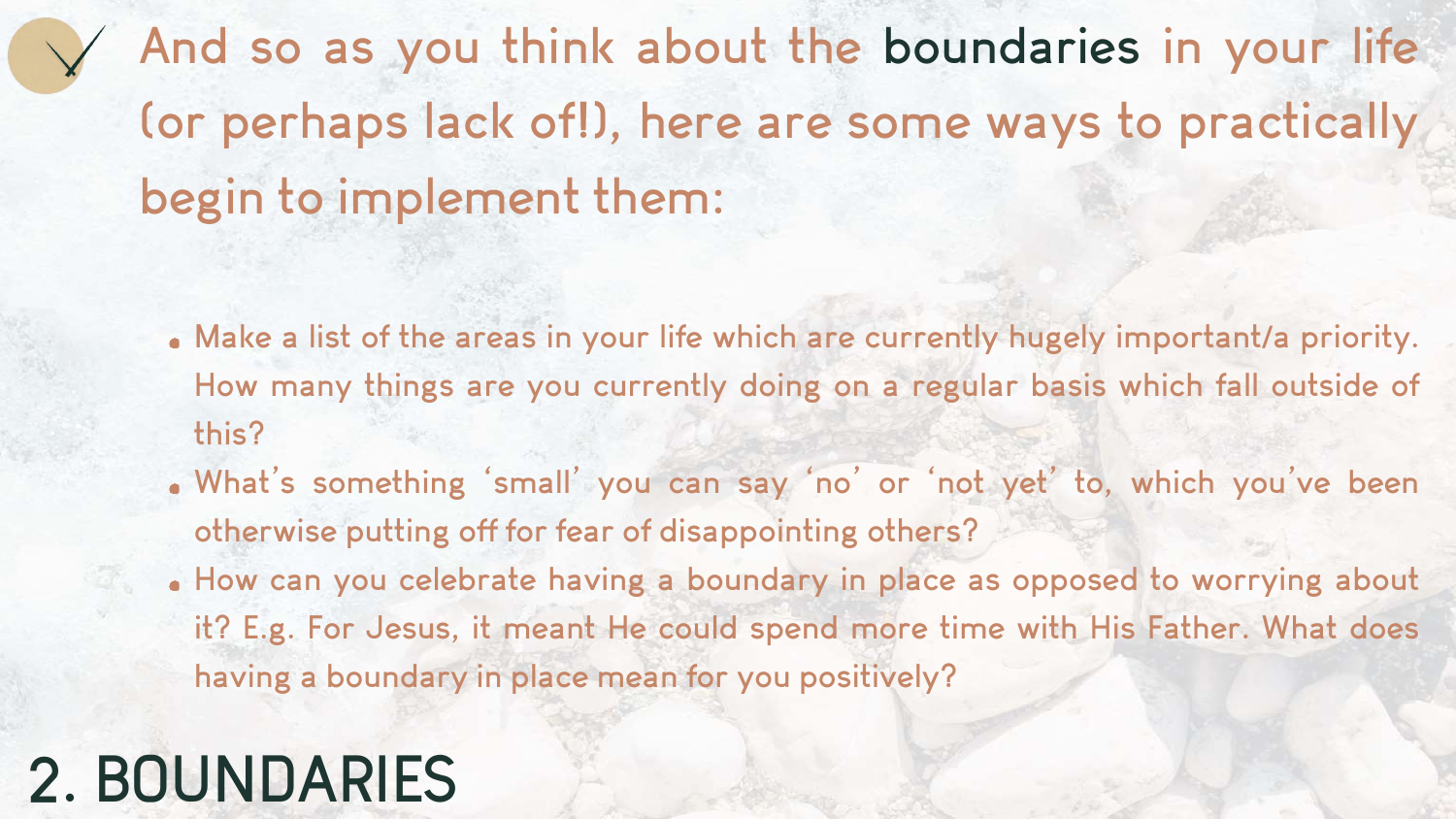

### **Work-life balance**

### **3. THE TRUTH ABOUT BALANCE**

# **Work-life wellbeing**

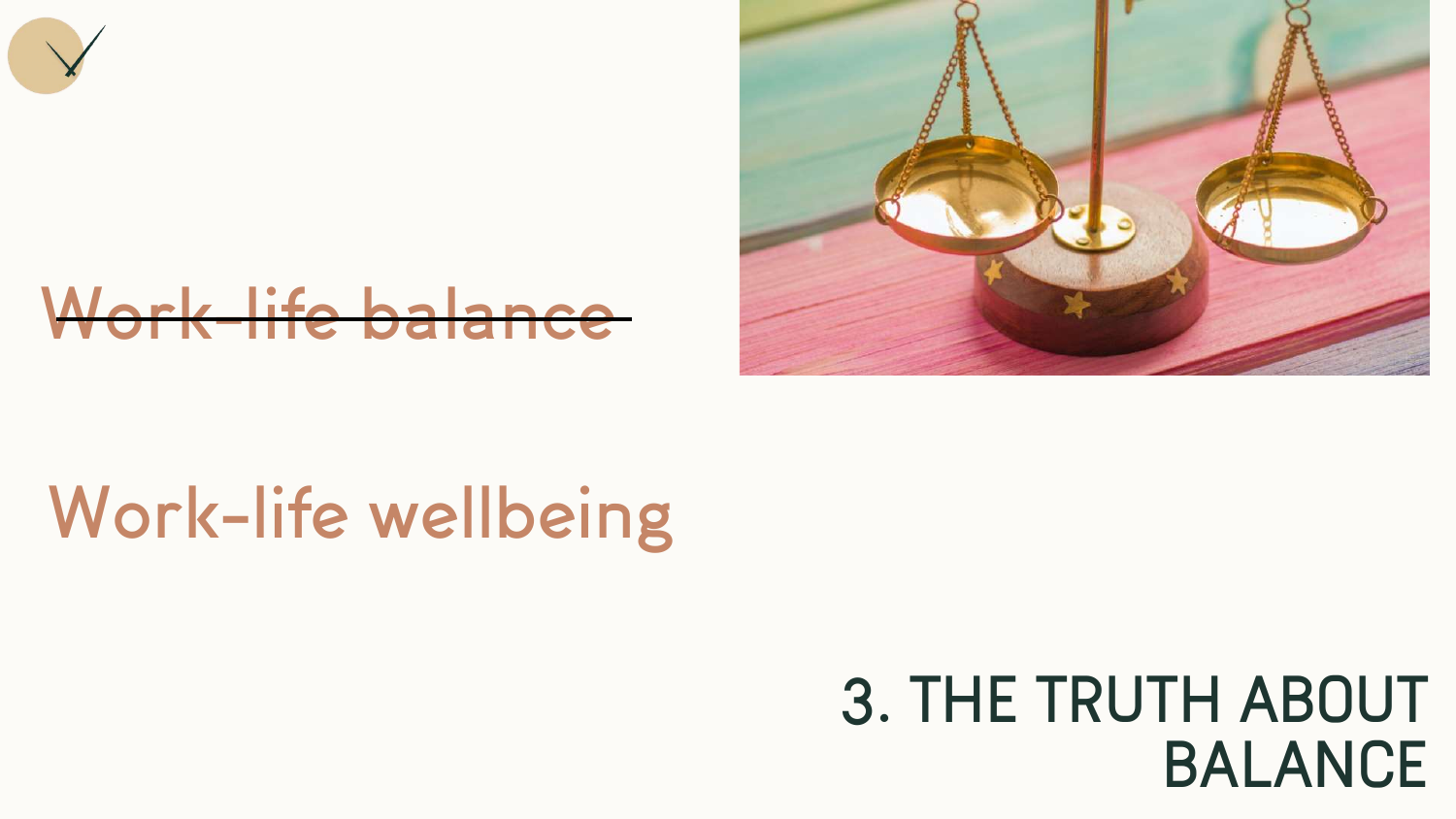9 What do workers gain from their toil? 10 I have seen the burden God has laid on the human race. 11 He has made everything beautiful in its time. He has also set eternity in the human heart; yet[[a\]](https://www.biblegateway.com/passage/?search=Ecclesiastes%2B3%3A1-14&version=NIV&fen-NIV-17371a) no one can fathom what God has done from beginning to end. 12 I know that there is nothing better for people than to be happy and to do good while they live. 13 That each of them may eat and drink, and find satisfaction in all their toil—this is the gift of God.14 I know that everything God does will endure forever; nothing can be added to it and nothing taken from it. God does it so that people will fear him.



### Ecclesiastes 3:1-14 **3. THE TRUTH ABOUT BALANCE**

There is a time for everything, and a season for every activity under the heavens: 2 a time to be born and a time to die, a time to plant and a time to uproot, 3 a time to kill and a time to heal, a time to tear down and a time to build, 4 a time to weep and a time to laugh,

a time to mourn and a time to dance,

5 a time to scatter stones and a time to gather them, a time to embrace and a time to refrain from embracing,

6 a time to search and a time to give up,

a time to keep and a time to throw away,

- 7 a time to tear and a time to mend, a time to be silent and a time to speak,
- 8 a time to love and a time to hate,

a time for war and a time for peace.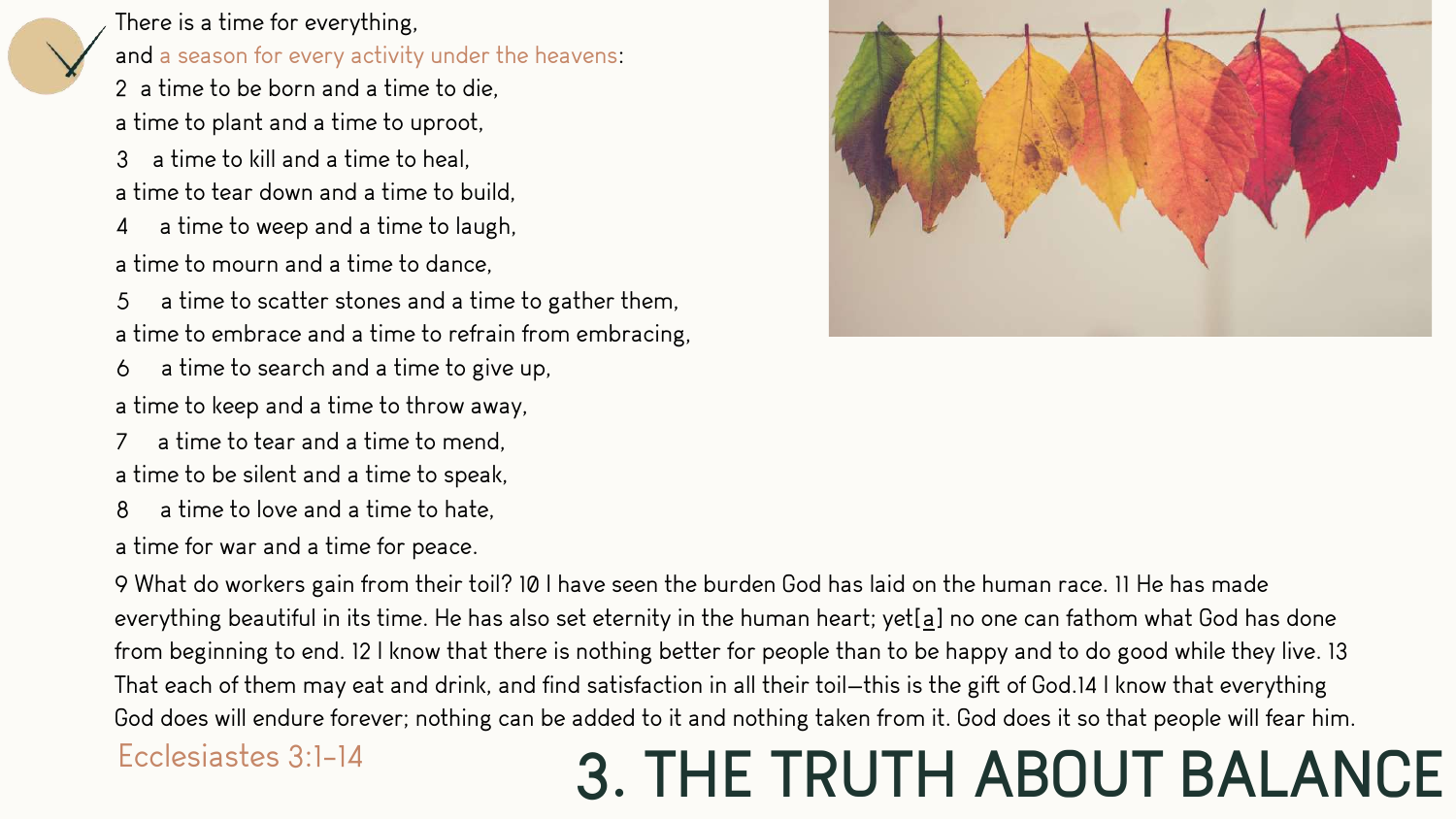# **3. THE TRUTH ABOUT BALANCE**





**What plates have you been trying to juggle in the name of balance, which perhaps instead need to put back in the cupboard for a minute?**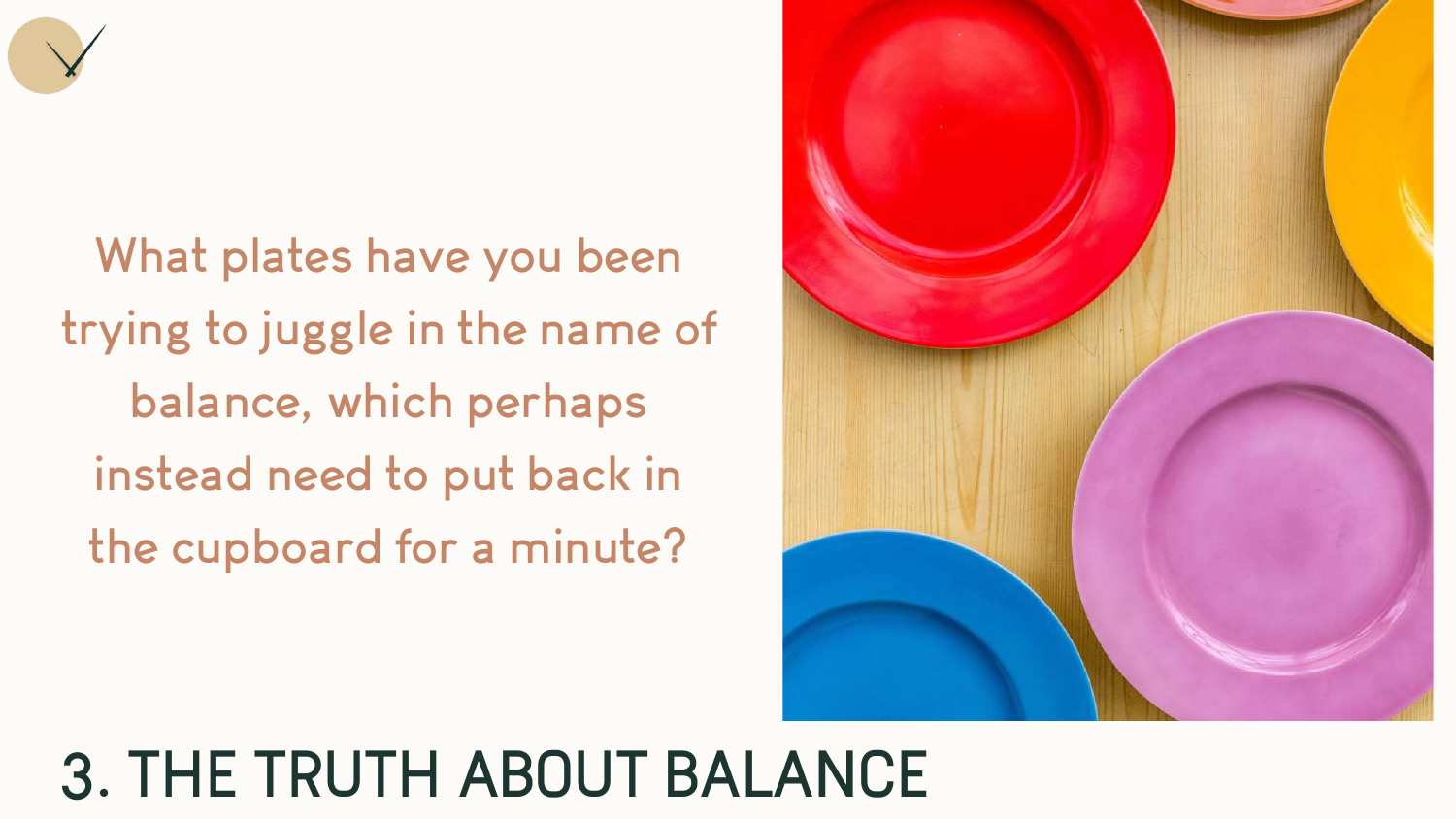- **What season am I currently in and are the activities I'm doing reflective of this?**
- **If I'm currently in the midst of quite an intense season where there's not as much let up as I'd hoped, have I carved out time for rest and recovery later?**
- **What are you adding to your schedule from a place of 'should' as opposed to what you know to be right for right now?**



### **So, as we wrap up today with a fresh understand of balance coming and going in seasons and in waves, ask yourself:**

# **3. THE TRUTH ABOUT BALANCE**